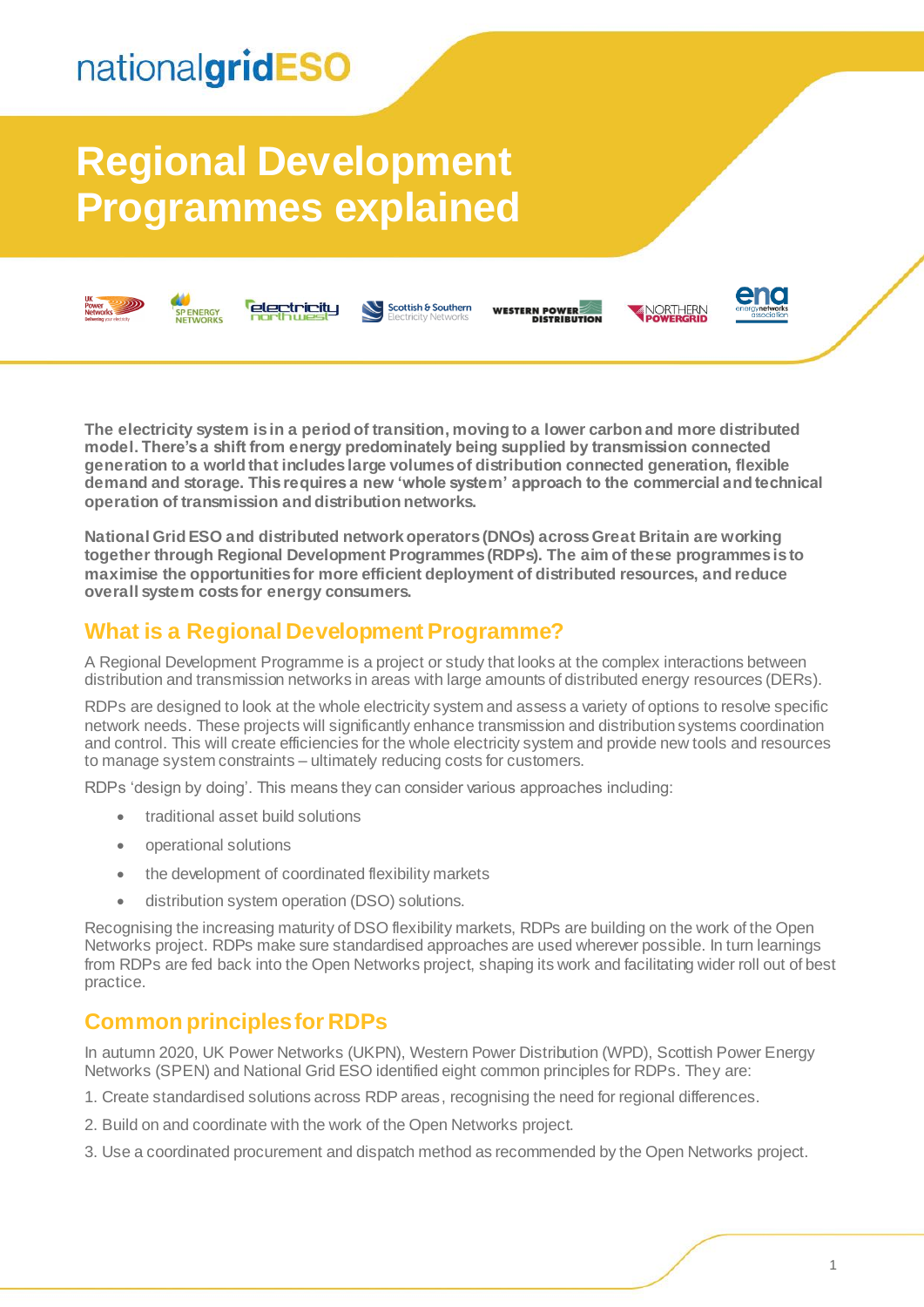4. Make use of market-based solutions where possible but recognising the need for continued system operability.

5. Ensure consistent, sufficient routes are available to cater for different levels of provider participation/activity.

6. Visibility and data exchange need to be delivered in both directions to facilitate efficient service coordination.

7. Recognise Distributed Energy Resource Management System (DERMS) technology can provide access to flexibility services.

8. Make sure learnings are shared between RDPs and the broader Open Networks project.

#### **What are the challenges?**

Current and future transmission and distribution constraints may restrict more DER connections. Options to manage these conditions have been limited and are heavily dependent on transmission reinforcement in the past. There is an opportunity to develop services from distribution connectees but this requires development of commercial arrangements.

Arrangements need to be developed to make it easy for DERs to provide services to the distribution or transmission system operators. Opening markets to new service providers and improving ways of working across transmission and distribution will help us manage constraints more efficiently and enable more DER connections.

### **How are we meeting these challenges?**

We are managing our operational needs through a co-ordinated market-based approach. This consists of two elements:

#### **1. Aligned market solutions**

Building on the work of Open Networks project, we are developing flexibility markets to manage distribution and transmission system needs. These will utilise the frameworks developed by the Open Networks project. These markets will be open to existing DERs and new connectees.

We recognise that regular market participation does not work for all customers and will look to develop arrangements that work for a wide range of DER. This will ensure system operability is maintained whilst allowing affected DERs to be appropriately compensated for any impact on their operations.

We intend to consult with stakeholders on our proposals from Spring 2021 on a project by project basis, reflecting the differing system needs and technologies employed.

#### **2. System operator co-ordination**

Central to design of these markets will be the need to transparently coordinate ESO and DSO needs in procurement and operational timescales. We will also look to develop arrangements that allow parties with flexible connections to provide transmission constraint services for RDP needs.

#### **What have we achieved so far?**

We have developed new network models and improved the level of granularity in data exchanges between the ESO and DNOs. Improved quality and flexibility of power system studies now better informs operability issues and technical risks in the area. These studies revealed the potential for a major increase in the use of available capacity.

We have also established a new connections process, which through a streamlined transmission network assessment, provides DNOs with greater certainty of the transmission network's ability to accommodate DER connections. Developments in this area have formed the foundation of the revised Statement of Works process, which is being progressed through the CUSC modification process.

This streamlined approach uses flexible connection arrangements, including the ability to control the DER output if necessary. This means new connections can proceed without the need for additional network reinforcement. This has the advantage of levelling the playing field for transmission and distribution customers, allowing both to provide transmission constraint management services.